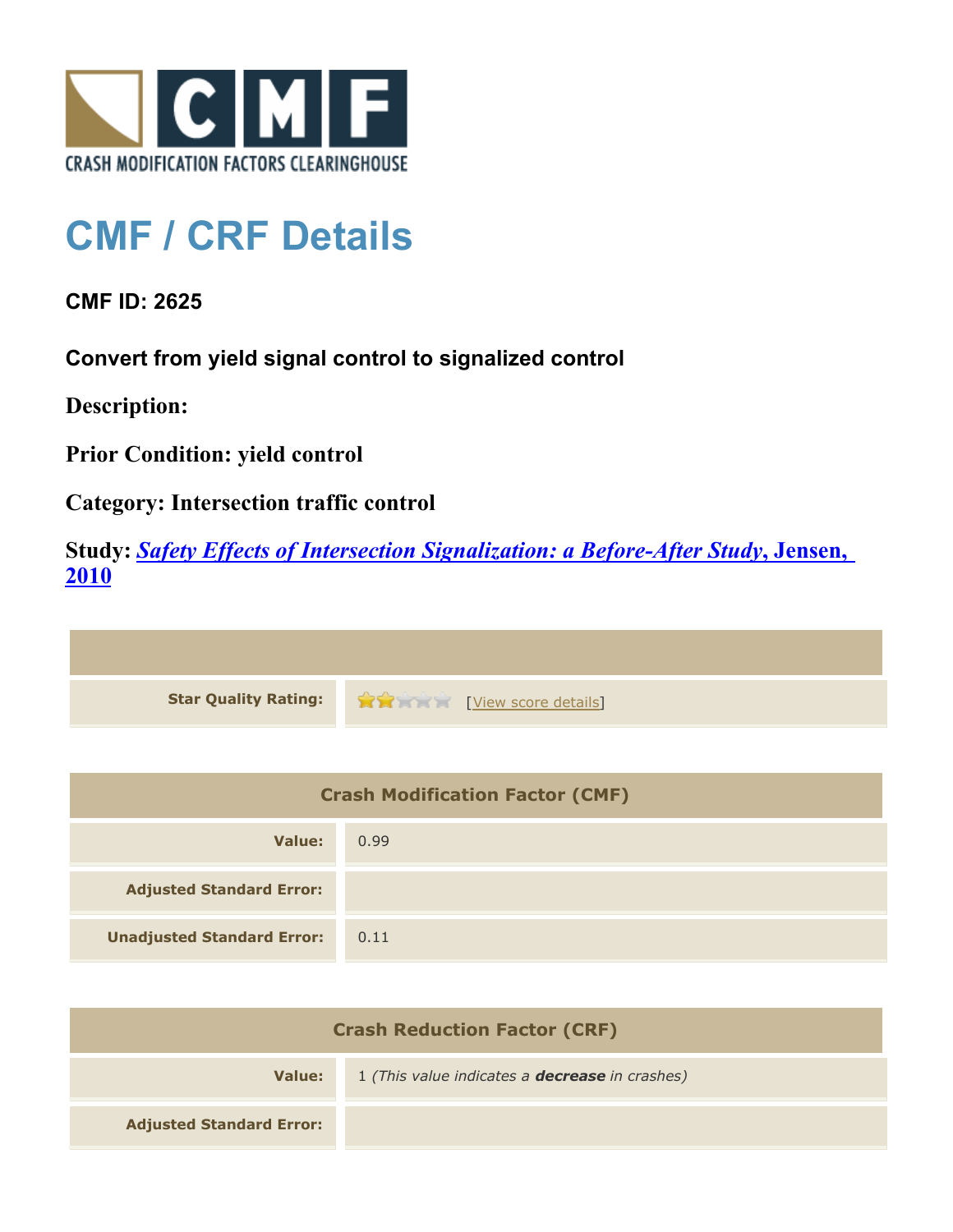| <b>Applicability</b>       |               |
|----------------------------|---------------|
| <b>Crash Type:</b>         | All           |
| <b>Crash Severity:</b>     | All           |
| <b>Roadway Types:</b>      | Not Specified |
| <b>Number of Lanes:</b>    |               |
| <b>Road Division Type:</b> |               |
| <b>Speed Limit:</b>        |               |
| <b>Area Type:</b>          | Urban         |
| <b>Traffic Volume:</b>     |               |
| <b>Time of Day:</b>        | All           |

## *If countermeasure is intersection-based*

| <b>Intersection Type:</b>         | Roadway/roadway (not interchange related) |
|-----------------------------------|-------------------------------------------|
| <b>Intersection Geometry:</b>     | 3-leg                                     |
| <b>Traffic Control:</b>           | Signalized                                |
| <b>Major Road Traffic Volume:</b> |                                           |
| <b>Minor Road Traffic Volume:</b> |                                           |

| <b>Development Details</b>      |              |
|---------------------------------|--------------|
| <b>Date Range of Data Used:</b> | 1976 to 2004 |
| <b>Municipality:</b>            | Copenhagen   |
| State:                          |              |